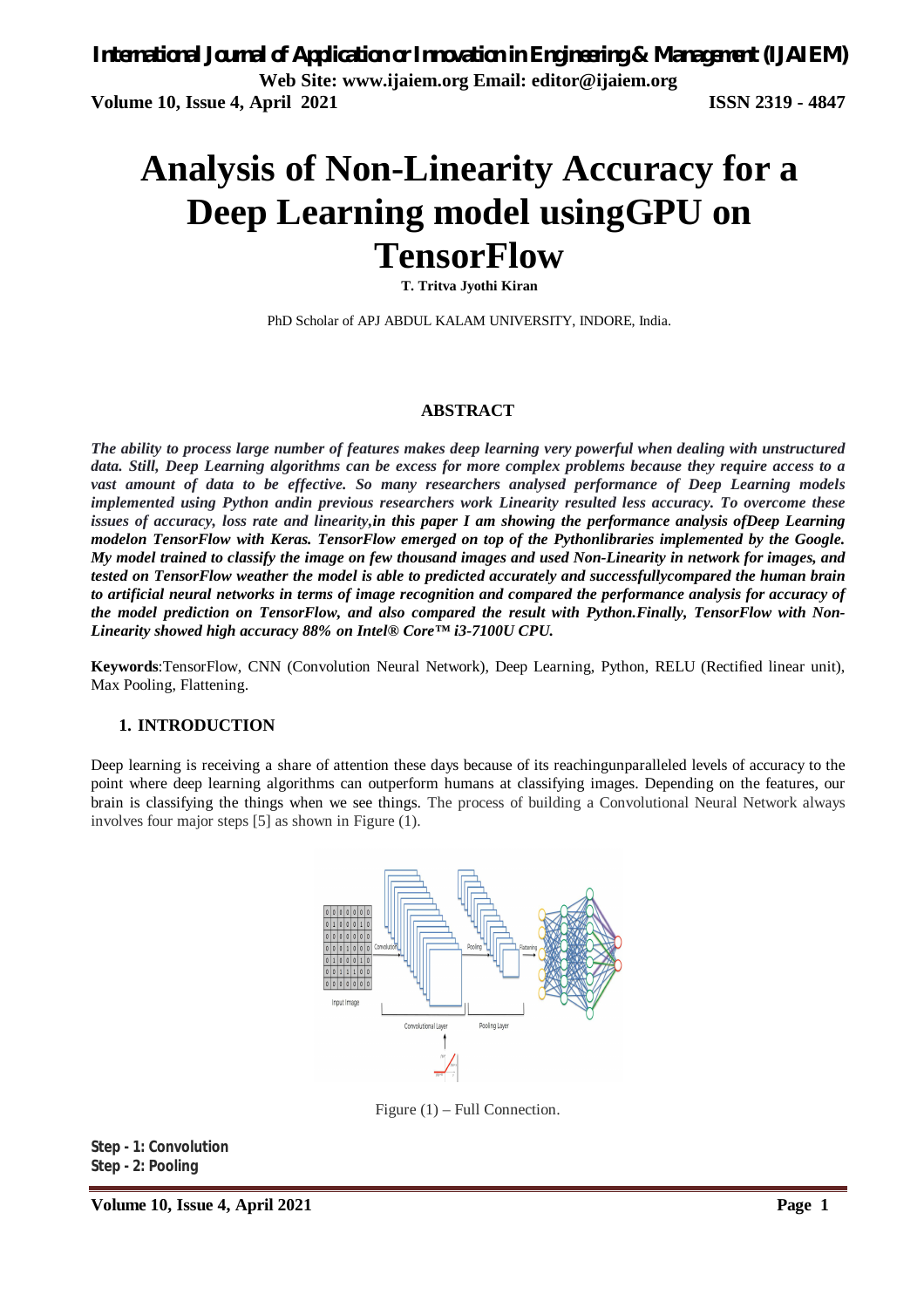# *International Journal of Application or Innovation in Engineering & Management (IJAIEM)* **Web Site: www.ijaiem.org Email: editor@ijaiem.org**

**Volume 10, Issue 4, April 2021 ISSN 2319 - 4847**

### **Step - 3: Flattening Step - 4: Full connection**

In Step-1 [2][5] the Multilayer Neural Networks trained with the backpropagation algorithm with a successful Gradient-Based Learning technique with appropriate network architecture, Gradient-Based Learning algorithms can be used to produce a complex decision surface that can classify high-dimensional patterns with minimal pre-processing. The convolution is able to successfully capture the spatial and temporal dependencies in an image through the application of relevant filters. The evolution operation about feature detectors, Filters, future maps are described and implemented [2][5]. and the below shown Figure (2) describing how the transformations are carried clearly.





[1][5]Because linearity is not good and we want more nonlinearity in our network for image recognition So used mathematical model shown below.

$$
(f*g)(t) \mathbin{\stackrel{\rm def}{=}} \, \int_{-\infty}^\infty f(\tau) \, g(t-\tau) \, d\tau
$$

[1][3][5] Rectified activation units (rectifiers) are essential for state-of-the-art neural networks. The importance of rectifier neural networks is for image classification from two aspects. First, the Parametric Rectified Linear Unit (PReLU) that generalizes the traditional rectified unit. PReLU advances model fitting with closely zero additional computational cost and little overfitting risk. Second derives a robust initialization method that particularly considers the rectifier nonlinearities. This method empowers us to train enormously deep rectified models directly from scratch and to investigate deeper or wider network architectures. Based on PReLU networks previous work achieved 26% relative improvement on the Image classification. [5] To improve the accuracy, the structure of the convolutional neural networks (CNN) removed linearity and implemented a nonlinear activation function. [5] A mathematical model called the Rectified-Correlations on a Sphere" (RECOS) is projected and encountered weights defined a set of anchor vectors in theRECOS model. Anchor vectors signify the frequently taking place patterns (or the spectral components). At that point, the behaviour of a two-layer RECOS structure is analysed and compared with its one-layer counterpart and finally model is generalized to a multilayer system.

[1][3][5]RELU (Rectified linear unit) operations are described to understand the transformations used in the below shown Figure (3).



Figure  $(3)$  – RELU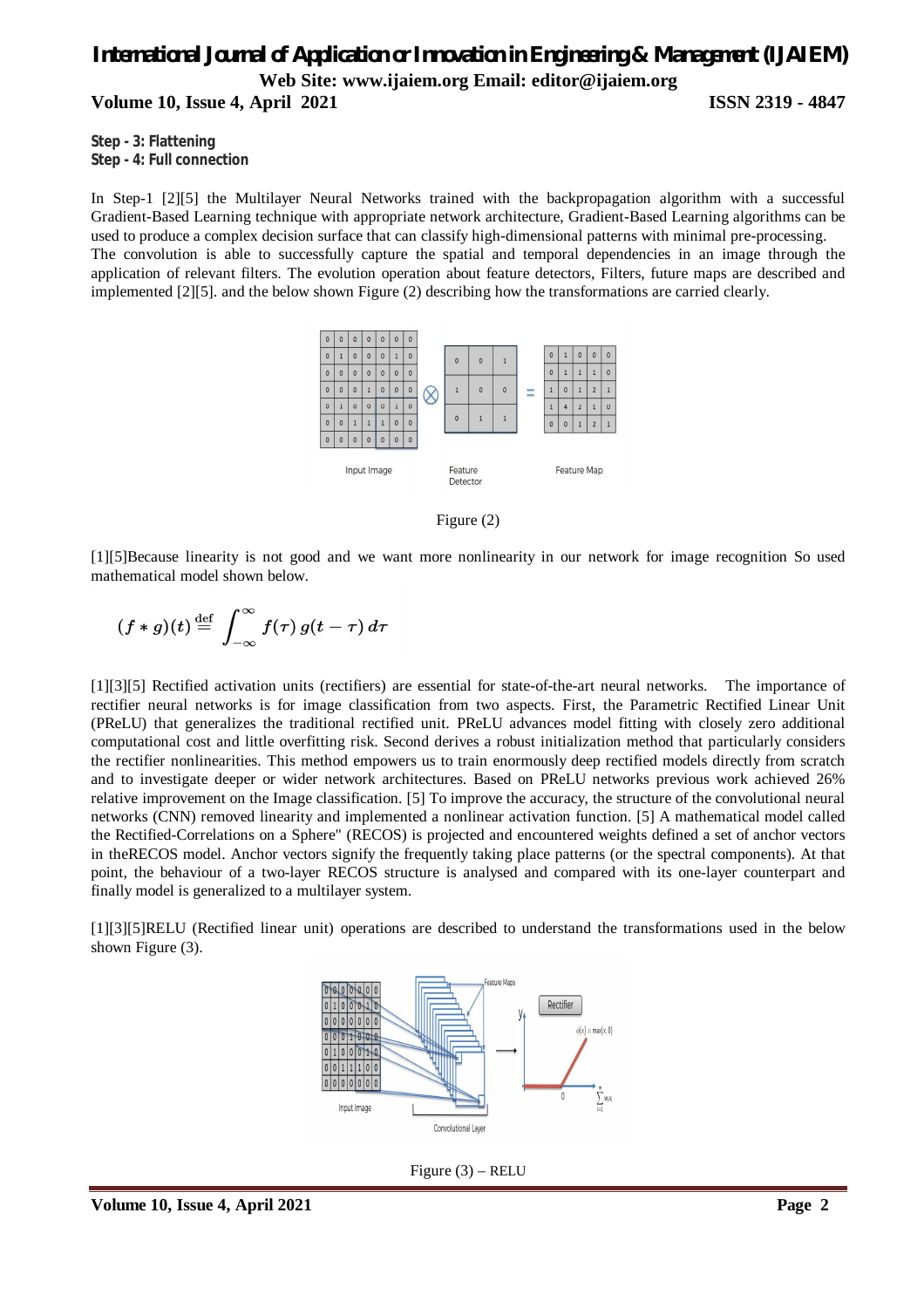# *International Journal of Application or Innovation in Engineering & Management (IJAIEM)* **Web Site: www.ijaiem.org Email: editor@ijaiem.org Volume 10, Issue 4, April 2021 ISSN 2319 - 4847**

convolution layer outputs are well depicted for clear understanding purpose by the below shown Figure (5).[4][5] a common practice to gain invariant features in object recognition models are to cumulative multiple low-level features over a small neighbourhood. Still, the discrepancies between those models makes a evaluation of the properties of deferential aggregation functions hard to gain insight into deferent functions by directly comparing them on architecture for several common object recognition tasks results show that a maximum pooling operation significantly outperforms subsampling operations. Regardless of their shift-invariant properties, covering pooling windows are no significant improvement over non-overlapping pooling windows. By applying this, old work achieved the state-of-theart error rates of 4.57%.

In Step-2 Max pooling is applied [4][5]. [1] The pooling layer is in control for dropping the spatial size of the convolved feature to decrease the computational power required to process the data through dimensionality reduction and the fine work of Max pooling is described and showed clearly in the below Figure (4).

In Step-3 we have to proceed from pooled layer to flatten layer[5] to convert our input image into a suitable form for Multi-Level Perceptron, so flatten the image into a column vector.We can easily understand the transformations and changes occurs within the



Figure  $(4)$  – Max Pooling.



Figure (5) – Flattening.

In Step-4 [5]The flattened output is fed to feed-forward neural network and backpropagation applied to every iteration of training in full connection and is well described the implementation process is clearly shown in Figure (1) and after testing the full connection shows the CNN output matching within the layers with accuracy values as shown in Figure (6) clearly for the understanding purpose. The model is talented to differentiate between controlling and certain lowlevel features in images and classify them using the SoftMax Classification technique [5].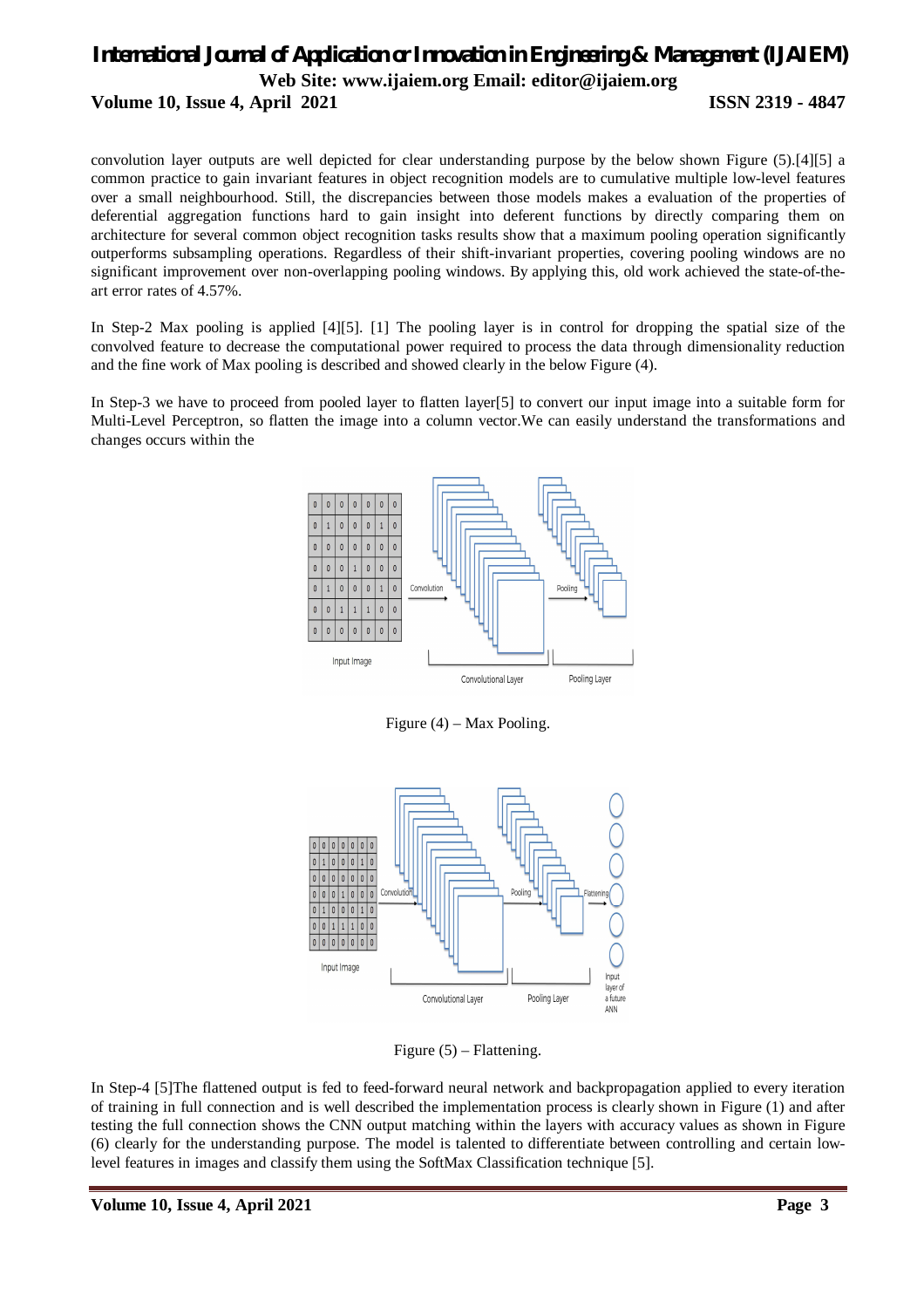# *International Journal of Application or Innovation in Engineering & Management (IJAIEM)* **Web Site: www.ijaiem.org Email: editor@ijaiem.org**

**Volume 10, Issue 4, April 2021 ISSN 2319 - 4847**



Figure (6) – Full Connection Results.

# **2. IMPLEMENTATION**

Resolving an image classification problem, everywhere our goal will be to state which class the input image fits to. The way we are going to achieve it is by training an artificial neural network on few thousand images and make the NN (Neural Network) learn to predict which class the image belongs to.So, coming to the implementation part, I used Keras deep learning library in TensorFlow to build CNN (Convolutional Neural Network). First, I imported all the required Keras packages using which to build CNN, and every package is installed properly in my machine Intel® Core™ i3-7100U CPU, and I tested the code using TensorFlow.

I used all the required training and test dataset, there are 10,000 images in both folders, which is the training data as well as the test dataset.

TheT**rainingSet**comprises two sub folders **cats** and **dogs**, each holding 8000 images of the respective category. And the folder T**estSet** contains two sub folders **cats** and **dogs**, each holding 2000 images of respective category. Then we added a convolution layer by using the "Conv2D" function. The input image our CNN is going to be taking is of a 64x64 resolution with RGB, which is a colour image,then applied the activation function and rectifier function.

To perform pooling operation on the resultant feature maps we get after the convolution operation is done on an image. The primary aim of a pooling operation is to reduce the size of the images as much as possible. But the key thing to understand here is that we are trying to reduce the total number of nodes for the upcoming layers then by taking our classifier object and added the pooling layer. We just reduced the complexity of the model without reducing its performance.Here and nowchange all the pooled images into a continuous vector through Flattening. Flattening is a very important step to understand. Fundamentally doing at this point is taking the 2-D array, that is the pooled image pixels and converting them to a one-dimensional single vector.

To create a fully connected layer, to this layer we are going to connect the set of nodes we got after the flattening step, these nodes will act as an input layer to these fully-connected layers. In place of this layer will be existing between the input layer and output layer, we can refer to it a hidden layer.

Dense is the function to add a fully connected layer,

The output layer should contain only one node, as it is binary classification. This single node will give us a binary output of either a Cat or Dogand we will be using a sigmoid activation function for the final layer. And set Optimizer parameter to choose the stochastic gradient descent algorithm. and set Loss parameter to choose the loss function.To finish, the system of measurement parameter is to choose the performance metric.

To fit CNN to the image dataset we pre-process the images to prevent over-fitting. Overfitting is when you get a great training accuracy and very poor test accuracy due to overfitting of nodes from one layer to another.**S**ubsequently,formerly we fit our images to the neural network, we need to perform some image augmentations on them, which is basically synthesising the training data. We are going to do this using Keras library for doing the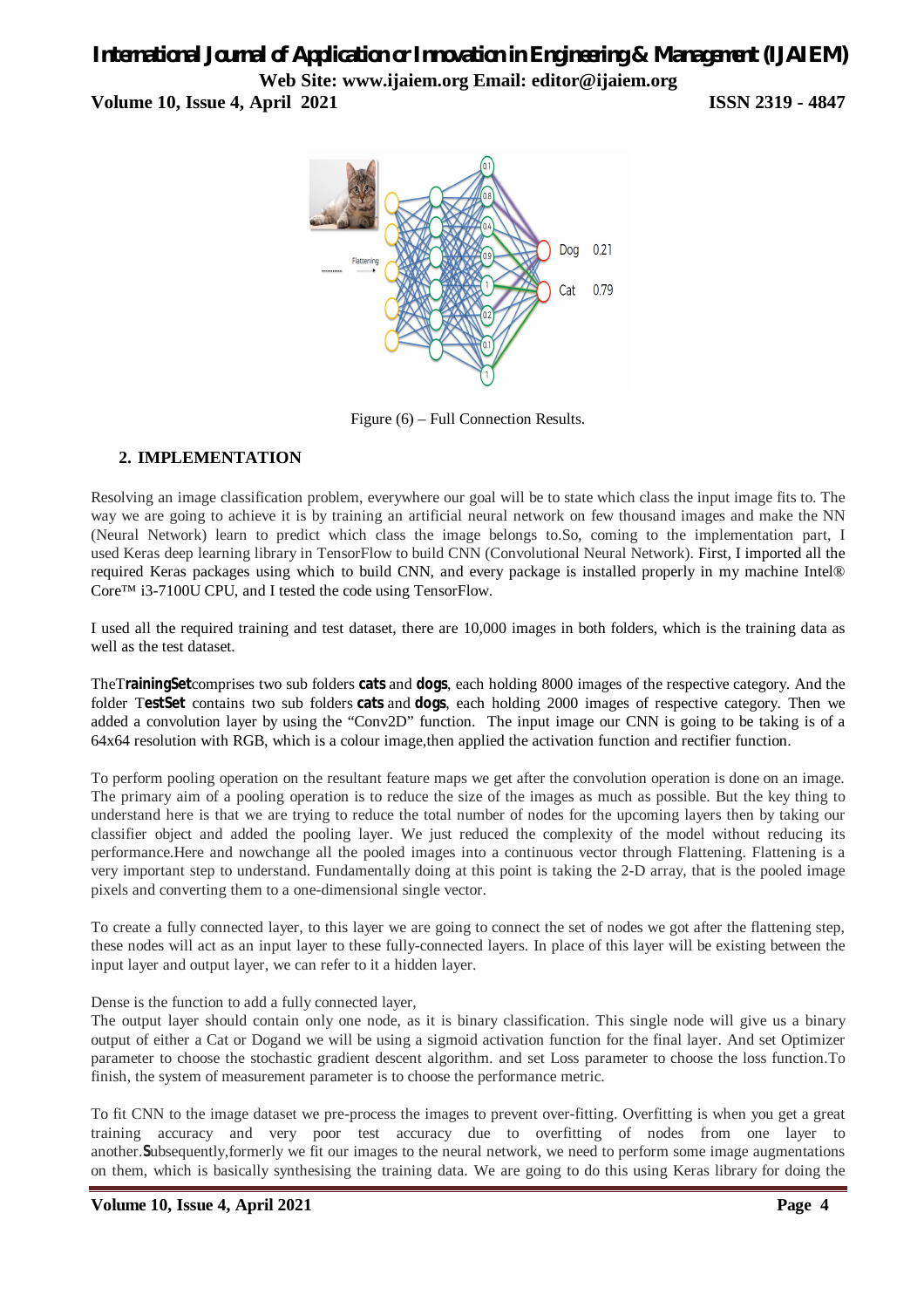# *International Journal of Application or Innovation in Engineering & Management (IJAIEM)* **Web Site: www.ijaiem.org Email: editor@ijaiem.org**

# **Volume 10, Issue 4, April 2021 ISSN 2319 - 4847**

synthesising part as well as to prepare the training set as well as the test set of images. And creating synthetic data out of the same images by performing different type of operations on these images like flipping, rotating, blurring, etc.Once a neural network is accomplished on every training samples only in one pass, we say that one epoch is complete. So, training process should consist more than one epoch.In this case I have defined 25 epochs.

Once we have the test image, we will prepare the image to be sent into the model by converting its resolution to 64x64 as the model only accepts that resolution. Then we are using predict () method on classifier object to get the prediction. As per the prediction will be in a binary form, we will be getting either a 1 or 0, which will represent a dog or a cat respectively.

# **3. RESULTSANDCOMPARISIONS**

This work is simulated and tested on Intel® Core™ i3-7100U CPU.

In the starting Epoch, Though the model showed 0.64 loss but surprisingly at the last epoch the model showed only 0.25 loss rate, it's really great achievement of accuracy with very low loss rate of 0.1. The result of performance analysis is clearly depicted and can be observed in the figure (7).

In the similar way, though the accuracy is only 60% at the starting epoch but surprisingly at the last epoch the model given greater improvement on accuracy as 88%. It's really a greater improvement percentage on previous works [1][2][3][4][5]. The performance analysis result is clearly depicted and can be observed in the Figure (8) shown below.



Figure (7) – Loss Vs Val-Loss



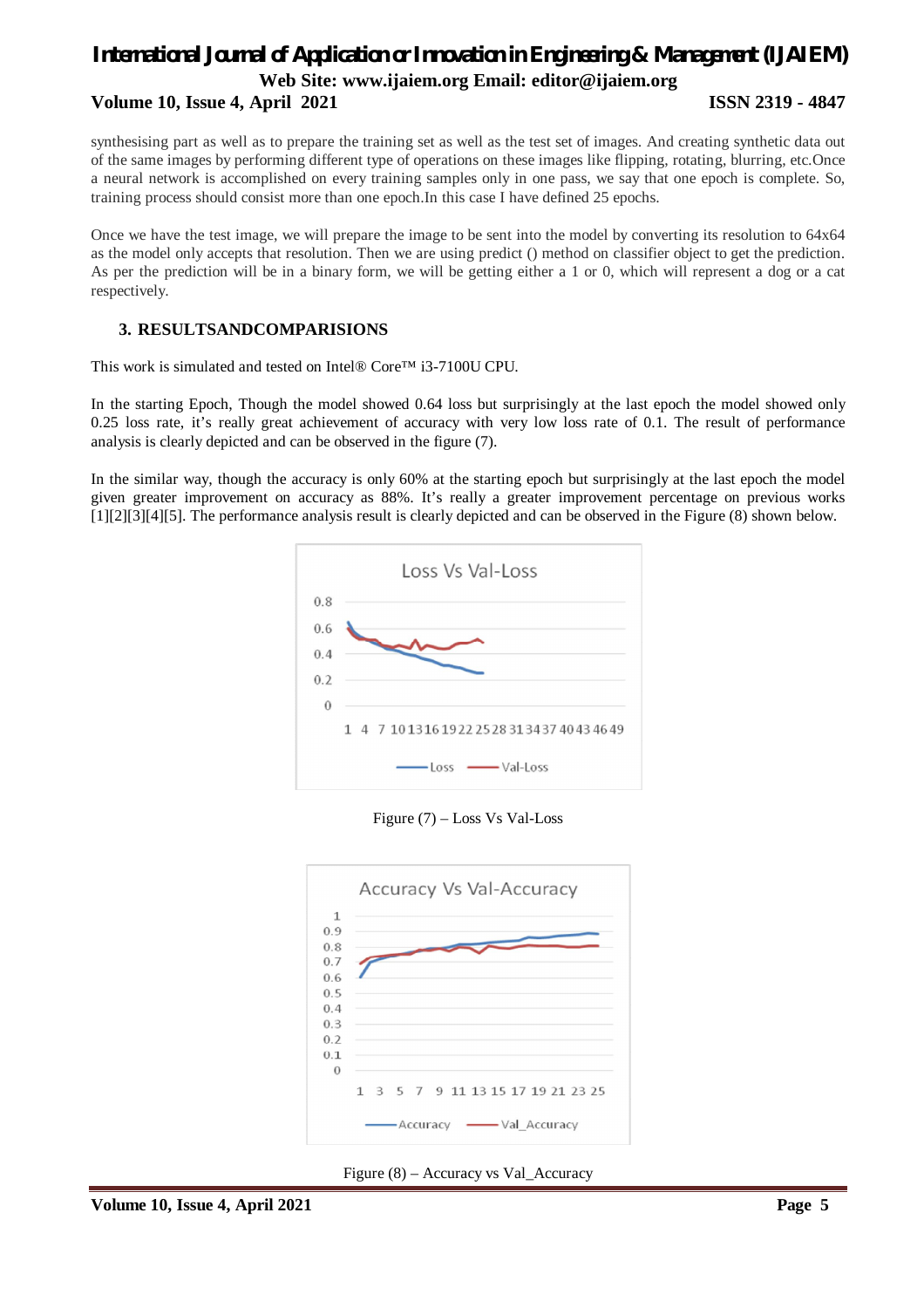# *International Journal of Application or Innovation in Engineering & Management (IJAIEM)* **Web Site: www.ijaiem.org Email: editor@ijaiem.org Volume 10, Issue 4, April 2021 ISSN 2319 - 4847**

The results of the SoftMax and Cross-Entropy methods are shown in Figure (9). The model given improved results as the result values observed in previous works [1][2][3][4][5] and the result observation saying that the Cross-Entropy is the preferred method for classification.



And I also tested the same method of implementation model on Python for the comparison with TensorFlow. As of my expectations the TensorFlow showed greater improvement in ETA and accuracy as compared with the Python, it can be observed by the output of Python given below.

### **PYTHON OUTPUT**

### Epoch 1/25

250/8000 [..............................] - ETA: 1:20:29 - loss: 0.6933 - accuracy: 0.5015

# **4. CONCLUSION**

The model is built and can be trained on any type of class you want, I used the image dataset of cats and dogs only as example for my work. This model for example, can take a brain scan as an input and predict if the scan contains a tumour or not accurately.

In this paper I showed the performance analysis of CNN (convolutional neural network) Deep Learning model on TensorFlow with Keras. My model will be trained on few thousand images of cats and dogs, and tested on TensorFlow weather be able to predicted accurately if the given image is of a cat or a dog and successfully compared the human brain to artificial neural networks in terms of image recognition and compared the performance analysis of the accuracy of the model prediction on TensorFlow, and also compared the result with Python and also with the previous works.

To my knowledge, my result is the first to surpass human-level performance 88% on this visual recognition challenge.

# **5. SCOPE FOR FUTURE WORK**

Linearity is not good and how we want more nonlinearity in our network for image recognition to achieve more accuracy and how to improve SoftMax and cross entropy to reduce error rates needs further improvements are left over in this work. Also need to extend the tests for GPU and other hardware accelerations and need to analyse accuracy.

### **6. REFERENCES**

- [1]C. C. Jay Kuo, Understanding Convolutional Neural Networks with A Mathematical Model, University of Southern California, Los Angeles, CA 90089-2564, 2016.
- [2] Yann LeCun, LeonBottou, YoshuaBengio, and Patrick Haffner, Gradient-Based Learning Applied to Document Recognition, PROC OF THE IEEE, NOVEMBER1998.
- [3] Kaiming He, Xiangyu Zhang, Shaoqing Ren, Jian Sun,Delving Deep into Rectifiers: Surpassing Human-Level Performance on ImageNet Classification, Microsoft Research, 2015.
- [4] Dominik Scherer, Andreas Muller, and Sven Behnke, Evaluation of Pooling Operations in Convolutional Architectures for Object Recognition, 20th International Conference on Artificial Neural Networks (ICANN), September 2010.